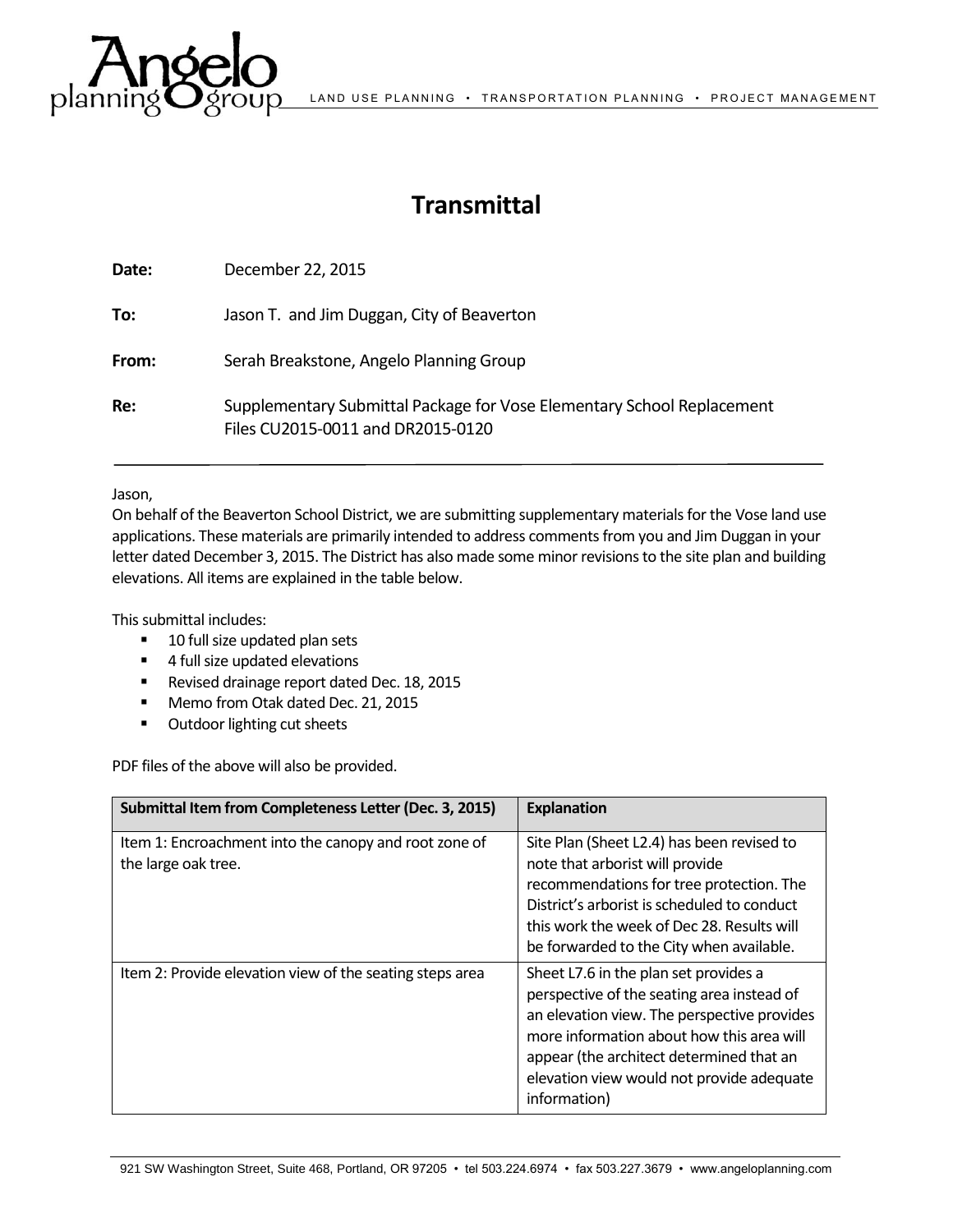| Item 3: Pedestrian crossings in the east parking lot                                                                                                                                                                                                                                             | Site Plan has been revised to include an<br>additional pedestrian crossing through the<br>east parking lot. See Sheet L2.2 for detail.                                                                                                                                                                                                                                                                                                                                                                                                                                                                                                                                                                                                                                                                                                                                                                                                                                                                                                                                                                                                                                                           |
|--------------------------------------------------------------------------------------------------------------------------------------------------------------------------------------------------------------------------------------------------------------------------------------------------|--------------------------------------------------------------------------------------------------------------------------------------------------------------------------------------------------------------------------------------------------------------------------------------------------------------------------------------------------------------------------------------------------------------------------------------------------------------------------------------------------------------------------------------------------------------------------------------------------------------------------------------------------------------------------------------------------------------------------------------------------------------------------------------------------------------------------------------------------------------------------------------------------------------------------------------------------------------------------------------------------------------------------------------------------------------------------------------------------------------------------------------------------------------------------------------------------|
| Item 4: Provide outdoor lighting spec sheets                                                                                                                                                                                                                                                     | Outdoor lighting cut sheets are provided<br>with this submittal.                                                                                                                                                                                                                                                                                                                                                                                                                                                                                                                                                                                                                                                                                                                                                                                                                                                                                                                                                                                                                                                                                                                                 |
| Item 5: Concrete mow strips possible damage to adjacent<br>trees                                                                                                                                                                                                                                 | Mow strips have been removed from the<br>site plans.                                                                                                                                                                                                                                                                                                                                                                                                                                                                                                                                                                                                                                                                                                                                                                                                                                                                                                                                                                                                                                                                                                                                             |
| Items 6 - 10: Grading and stormwater plans                                                                                                                                                                                                                                                       | Plans have been revised to provide the<br>information requested in the Completeness<br>Letter. Plan set includes new sections and<br>stormwater concepts (Sheets L7.3 - L7.5).                                                                                                                                                                                                                                                                                                                                                                                                                                                                                                                                                                                                                                                                                                                                                                                                                                                                                                                                                                                                                   |
|                                                                                                                                                                                                                                                                                                  | This submittal also includes an updated<br>Drainage Report (dated Dec. 18) and a<br>memo from Otak (dated Dec. 21) with<br>responses to City staff comments.                                                                                                                                                                                                                                                                                                                                                                                                                                                                                                                                                                                                                                                                                                                                                                                                                                                                                                                                                                                                                                     |
| <b>Additional Items</b>                                                                                                                                                                                                                                                                          | <b>Explanation</b>                                                                                                                                                                                                                                                                                                                                                                                                                                                                                                                                                                                                                                                                                                                                                                                                                                                                                                                                                                                                                                                                                                                                                                               |
| Revised building elevations to reflect new exterior design                                                                                                                                                                                                                                       | From DLR: The changes in the elevations<br>consist of going with a simply pitched roof<br>at the main facades rather than a gabled<br>expression. This simpler expression was<br>desired to make a more modern gesture<br>and avoid any potential issues of following<br>trends in design. The façade remains an<br>articulated box with varying materials and<br>an experiential approach towards color.<br>The updated design strives to create a more<br>sophisticated and subtle note towards<br>elementary school design while maintaining<br>the playful nature the team desires for the<br>school. The elevations when viewed<br>abstractly in elevational view are almost<br>devoid of color, but when you experience<br>the building you will find color expressed in<br>surprising ways. The design team has<br>create a façade where color is occurring on<br>the sides of the vertical solid panels on the<br>upper façade, with those colors also<br>reflected in the lower level windows and<br>overtly expressed in the courtyard design.<br>The intent was to create an experience that<br>is both playful and civic while avoiding<br>trends to create a timeless architecture. |
| Site layout has been revised as follows:<br>Special education bus loading areas were increased<br>$\blacksquare$<br>from 24 to 32 feet in length to accommodate longer<br>buses. Overall length of the loading area has not<br>changed, but site plan now reflects 3 sped buses<br>instead of 4. | Site plans have been updated to reflect<br>these changes.                                                                                                                                                                                                                                                                                                                                                                                                                                                                                                                                                                                                                                                                                                                                                                                                                                                                                                                                                                                                                                                                                                                                        |